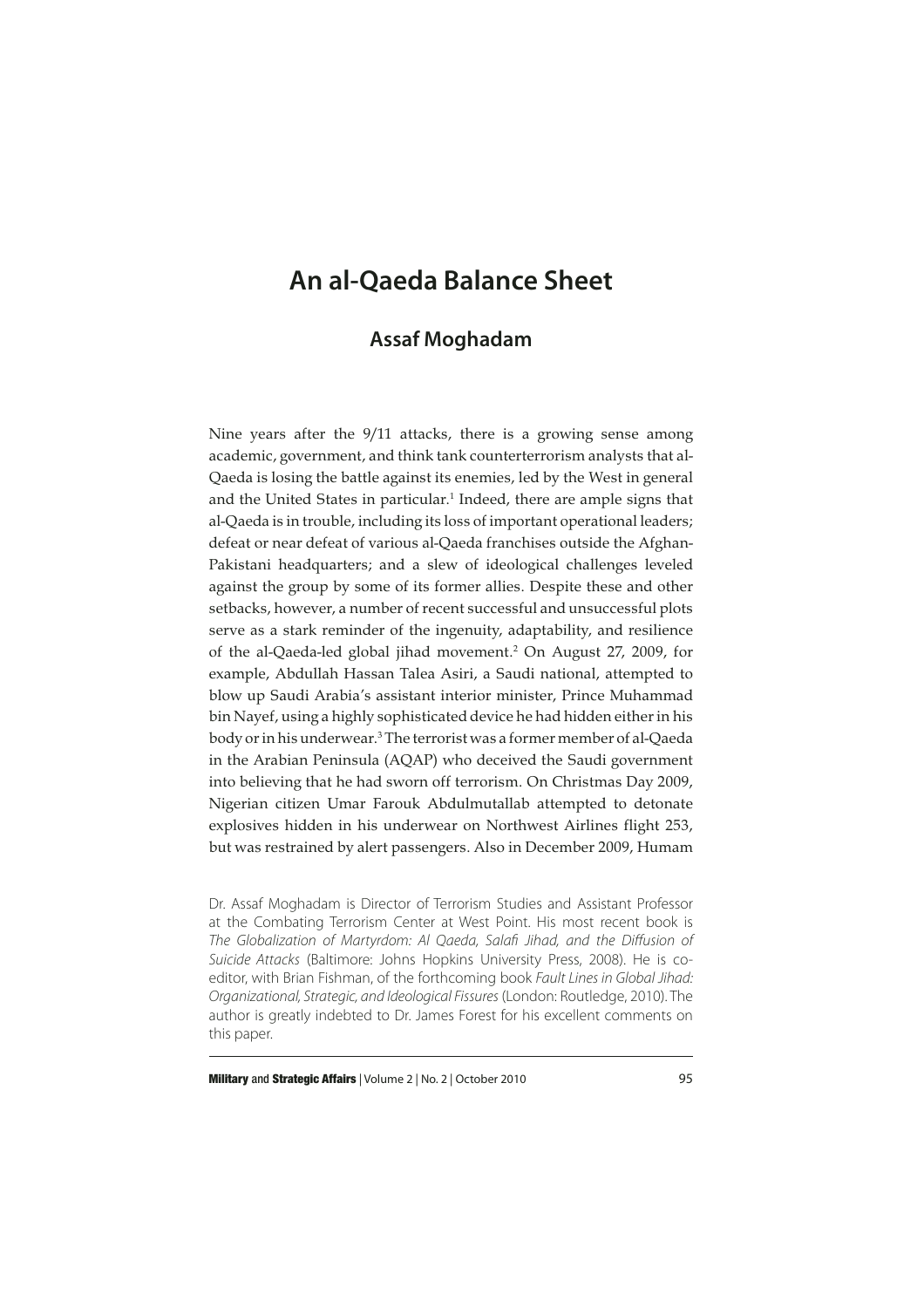Khalil al-Balawi, a Saudi national, blew himself up at a CIA base in Khost, Afghanistan, killing seven CIA officers. Balawi had been an informer for the Jordanian GID and played a highly sophisticated double game, leading his Jordanian handlers into believing that he had rightfully earned their trust.

Despite years of efforts by Western governments to counter al-Qaeda's jihadist narrative, in the year 2010 al-Qaeda's guiding ideology, the Salafi jihad, continues to attract followers, while the internet continues to serve as the group's main platform for disseminating its ideology and promoting violent extremism. This paper will offer a balance sheet of al-Qaeda's current strengths and weaknesses. Ultimately, the conflict between al-Qaeda and the West has become a war of perceptions centering on the question of which of the two sides is more harmful to the Islamic umma.

## **An al-Qaeda Scorecard**

Despite much talk in recent years of al-Qaeda's imminent demise, al-Qaeda capitalizes on a number of core strengths that guarantee its relevance at least in the foreseeable future. The first and most obvious strength is the fact that after regrouping along the Afghan-Pakistan border region, al-Qaeda has been able to reestablish a safe haven for itself, which not only provides a training ground but also affords it an opportunity to link up to other like-minded groups. The fact that al-Qaeda's current safe haven is less ideal than its former safe haven in Afghanistan is less important.

The second strength is that al-Qaeda's core ideological arguments remain appealing, foremost among them the charge that the United States is waging a war on Islam. All else being equal, as long as US troops remain in Arab and Muslim countries, al-Qaeda's ability to rally individuals to its side will persist. Accusing the United States of a conspiracy against Islam is easier for al-Qaeda when it can point to the presence of US forces in the Middle East.

A third core advantage of al-Qaeda is the ongoing appeal of its guiding Salafi-jihadist ideology, which prides itself on its inclusiveness. It is easy to adopt Salafi-jihadist tenets, and hence it is easy to become a follower (if not a formal member) of al-Qaeda. Unlike some groups or cults that require rigid entrance exams and other practices that limit the pool of potential candidates, al-Qaeda welcomes recruits with open arms.

96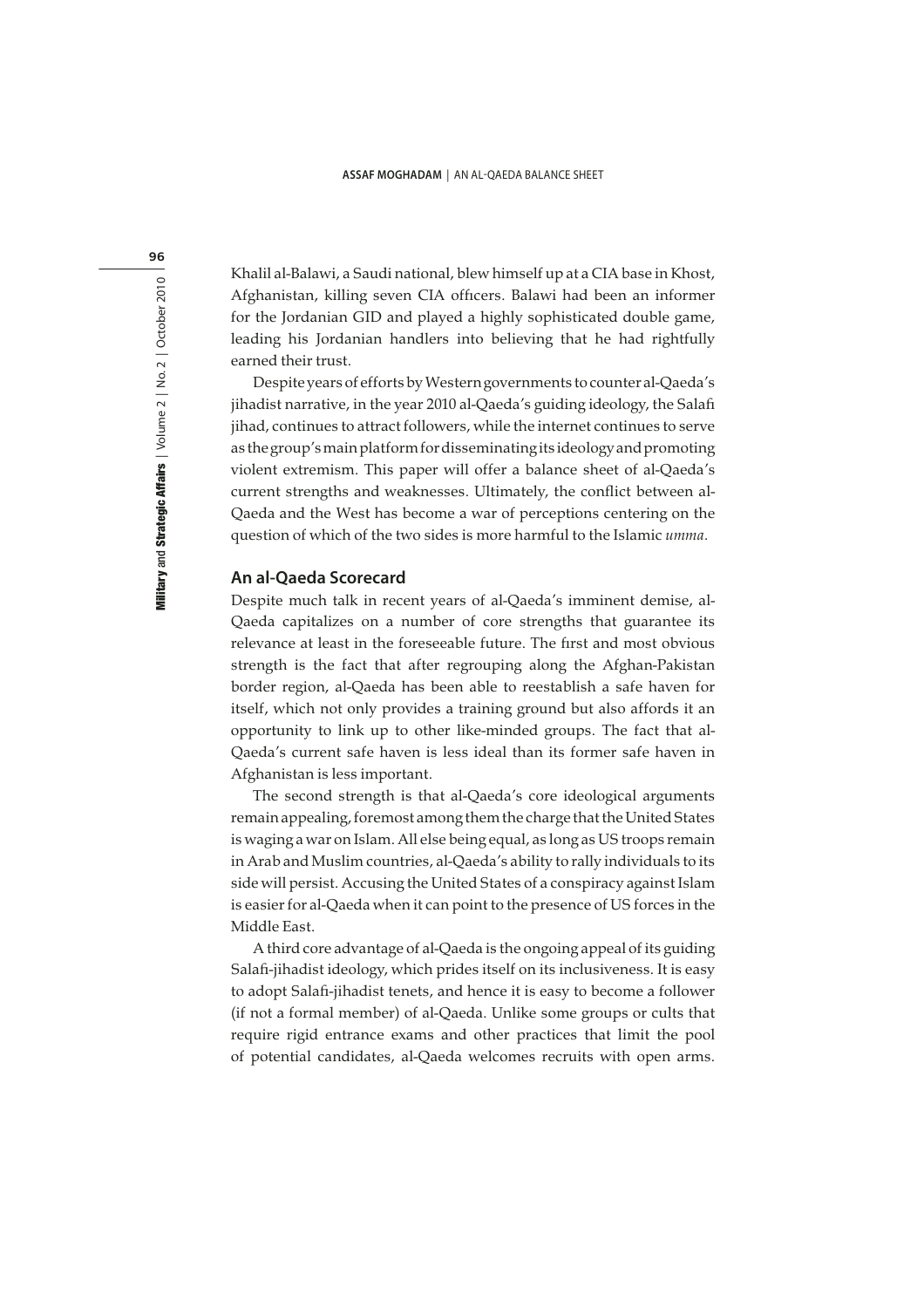#### **ASSAF MOGHADAM** | AN AL-QAEDA BALANCE SHEET

Deep knowledge of Islamic theology is not required to be identified with the movement, and from an organizational point of view may even be counterproductive, since ignorance facilitates radicalization. What is required is merely identification with the basic world view presented by this religious ideology: that Islam is in decline as a result of an anti-Islamic conspiracy, and that only jihad (understood solely in militant terms) can redeem the Islamic religion and return it to its former grandeur. In other words, it is the strength of weak ties that makes the Salafi jihad so appealing to some, and so frustrating an ideology to challenge for the West. It is the inclusivity of Salafi-jihadist ideology, and also the lack of alternative ideologies that can compete with Salafi jihadism that attracts a growing number of converts into the movement.

A fourth core advantage of al-Qaeda is that despite sporadic successes by the West in shutting down jihadist websites, the internet continues to work in al-Qaeda's favor. The United States and its allies have been hard pressed to find a suitable counterweight to global jihad's incitement and propaganda efforts. In the Afghan-Pakistan tribal region and al-Qaeda's regional nodes, al-Qaeda and its affiliates have built up a dedicated media campaign. In the tribal belt, for example, DVDs, movies, and other media produced by local branches of companies such as As-Sahab, Ummat Studios, and Jundullah CD Center feature jihadist propaganda in Urdu, Pashto, Arabic, and other languages. Al-Fajr media center provides copies of such videos in German, Italian, French, Turkish, and a host of other languages.

Offsetting many of al-Qaeda's advantages, however, are several signs that the group has been significantly weakened in recent years. These signs include the capture of important al-Qaeda members such as Abu Faraj al-Libi in May 2005 and the killing of others, such as Hamza Rabia (November 2005); Abu Laith al-Libi (January 2008); Abu Sulayman al-Jazairi (May 2008); Abu Khabab al-Masri (July 2008); Saleh al-Somali (December 2009); and Saeed al-Masri (May 2010). Accompanying the loss of al-Qaeda senior leaders has been the defeat or near defeat of a number of al-Qaeda's local affiliates. Al-Qaeda in the Arabian Peninsula, prior to its current reincarnation in Yemen, had virtually ceased to exist, while al-Qaeda in Iraq is a shadow of its former self.

Al-Qaeda has been further plagued by a series of recantations and defections by such formerly venerated jihadists as Abdul Qadir bin Abdul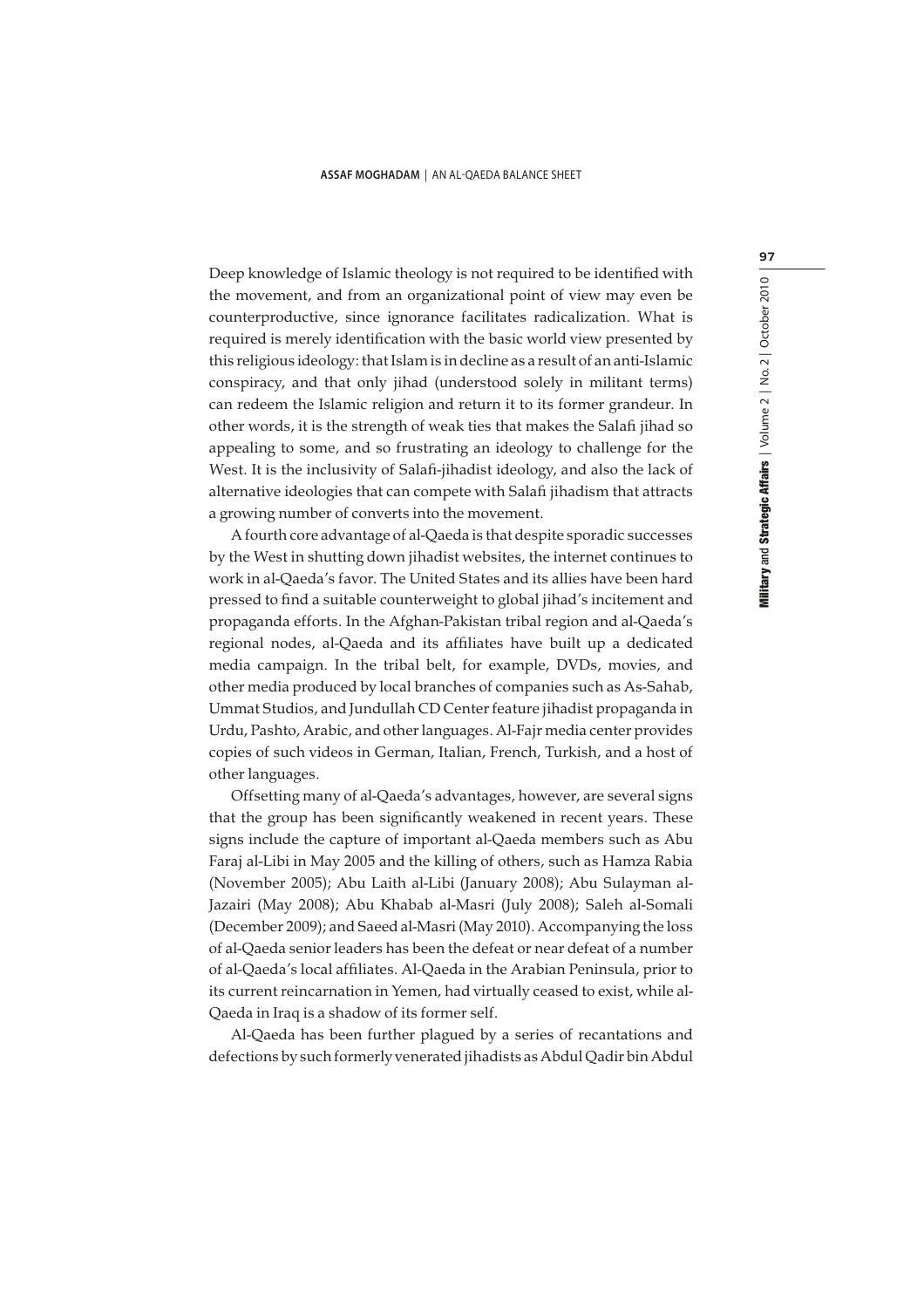#### **ASSAF MOGHADAM** | AN AL-QAEDA BALANCE SHEET

Military and Strategic Affairs | Volume 2 | No. 2 | October 2010 **Military and Strategic Affairs** | Volume 2 | No. 2 | October 2010

98

Aziz, also known as Dr. Fadl, or the Saudi cleric Salman al-Awdah. These more recent recantations follow previous condemnations of isolated acts of extreme jihadist violence by theologians highly respected in the jihadist community, including Abu Basir al-Tartusi, who rejected the usefulness of the London bombings, and Abu Muhammad al-Maqdisi, who condemned AQI's systematic targeting of Shia civilians. Figures that are more marginal within the jihadist movement have also distanced themselves from al-Qaeda's violent tactics. Top Deobandi institutions such as the Dar ul-Ulum Deoband have issued fatwas condemning terrorism, while former members of the radical Hizb ut-Tehreer have formed Quilliam, an institution designed to voice opposition to terrorist violence. Finally, in places like Algeria and other countries across the Muslim world, individuals have begun protesting suicide attacks and other forms of extremist violence.

Exacerbating al-Qaeda's problems in recent years are a number of underlying weaknesses and long term challenges. The first is on the structural level, where al-Qaeda has to witness bad behavior of local affiliates. The clearest example of an al-Qaeda affiliate spiraling out of control and giving al-Qaeda a bad name was that of al-Qaeda in Iraq during the Zarqawi years, when the slaughter of Shia Muslims alienated many members of the umma. This and similar problems are challenges to al-Qaeda inherent in its structure as a globalized organization. Al-Qaeda's networked organization is not only an advantage but can be an impediment as well.

Competition from state and non-state entities presents another challenge. Iran poses one of these problems for al-Qaeda due to its ongoing defiance of the West, and especially the United States, which runs in the face of al-Qaeda's credibility in claiming the status as the Muslim world's leading anti-American force. Iranian foreign policy successes such as its determined pursuit of nuclear weapons, the growing regional role it attempts to play, and its hostile attitude to Israel are problems for al-Qaeda because they remind al-Qaeda's current and potential supporters of the discrepancy between what the group preaches and what it does. It underscores al-Qaeda's failure to attack Israel and act against Iran despite the jihadist movement's extremist rhetoric vis-à-vis these states. Al-Qaeda also perceives popular Islamist movements such as the Muslim Brotherhood and Hizbollah as a threat. Indeed, Hizbollah's ability to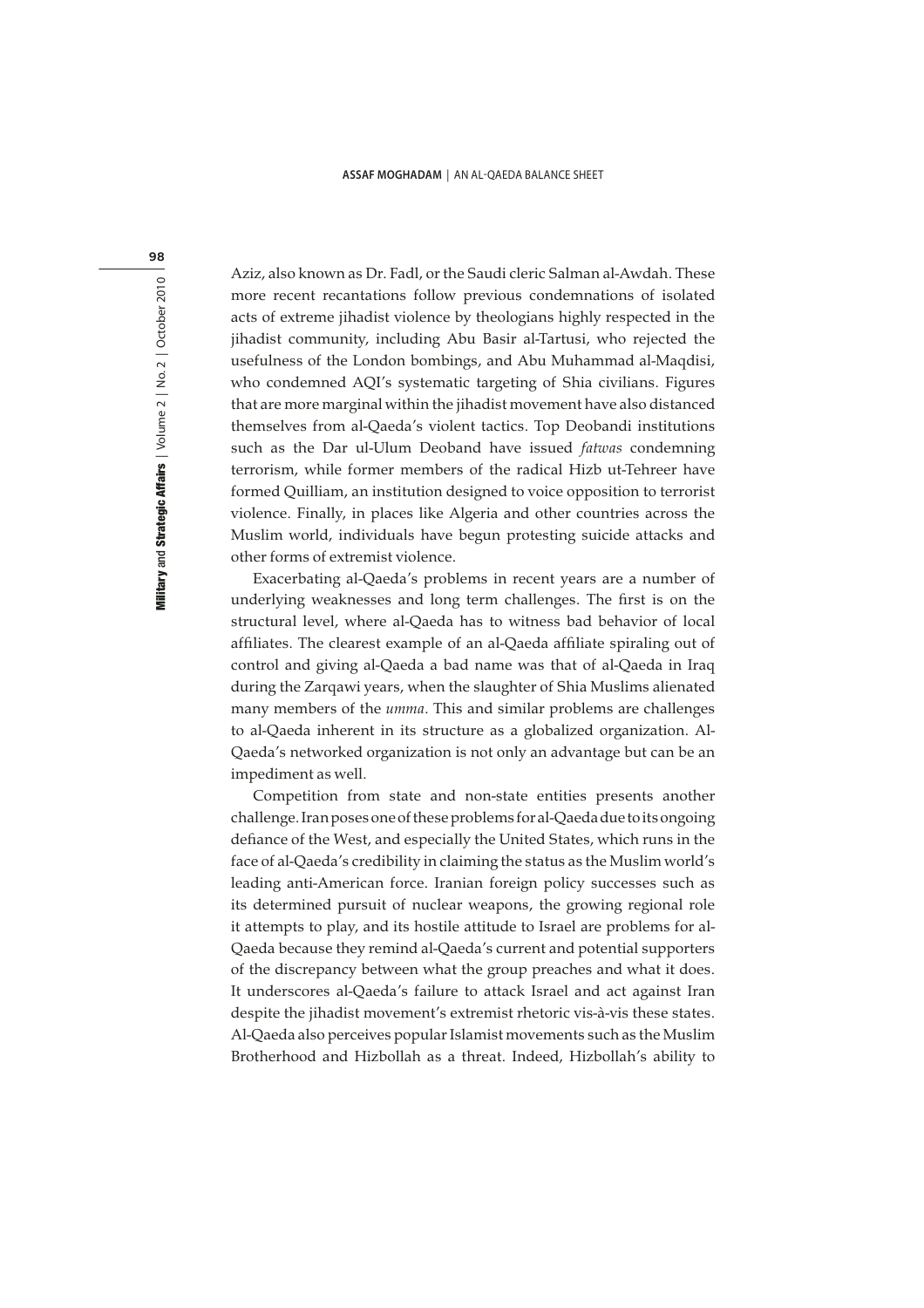stand up to Israel in the 2006 war cast the militant Shia organization as the Muslim world's only group able to fight the Jewish state. Similar to the case of Iran, the political and military success of Hizbollah undermines al-Qaeda's ability to claim a leadership role for the Islamic community at large.

The recantations and condemnations by individuals who were part of al-Qaeda's foundational history, meanwhile, have presented al-Qaeda with what are perhaps the most significant challenges, namely those on the ideological level. Al-Qaeda has been put in the extremely uncomfortable position of having to defend itself against charges that its actions cause the death of countless innocent Muslims. Whether al-Qaeda actively calls for and/or sponsors these killings using ideological justifications of fighting apostate Muslims; whether it turns a blind eye to Muslim deaths, arguing that the ends justify the means; or whether al-Qaeda genuinely tries to minimize Muslim fatalities is beside the point. The fact that its attacks have so far not only failed to bring about redemption to the Islamic people but have increased Muslim deaths is al-Qaeda's major weakness, and one that the West should continue to expose.

Ultimately, one of the most important battles in the overall war against al-Qaeda will be the battle of perceptions. Al-Qaeda and the United States are engaged in a battle where each side contends that the other side is harming the Muslim umma. Al-Qaeda argues that the United States is harmful to Muslims in that it is leading a war against Islam, humiliating the umma through its ongoing occupation of Islamic lands, and supporting Israel and authoritarian Arab and Muslim governments. The United States, on the other hand, is pointing its fingers at the real life consequences of al-Qaeda's actions – the killing of countless of innocent Muslims and al-Qaeda's failure to provide measurable improvements for the lives of ordinary Muslims.

The battle will be decided based on which of the two sides proves more skillful in this battle of perceptions. The more skillful party will successfully highlight the perceived weaknesses of the enemy, but also prove that its intentions and the consequences of its actions are helpful to the umma. It will also better deflect attention away from the charges and accusations hurled from the other side. To defeat al-Qaeda in the battle of perceptions, the United States must do more on each of these three